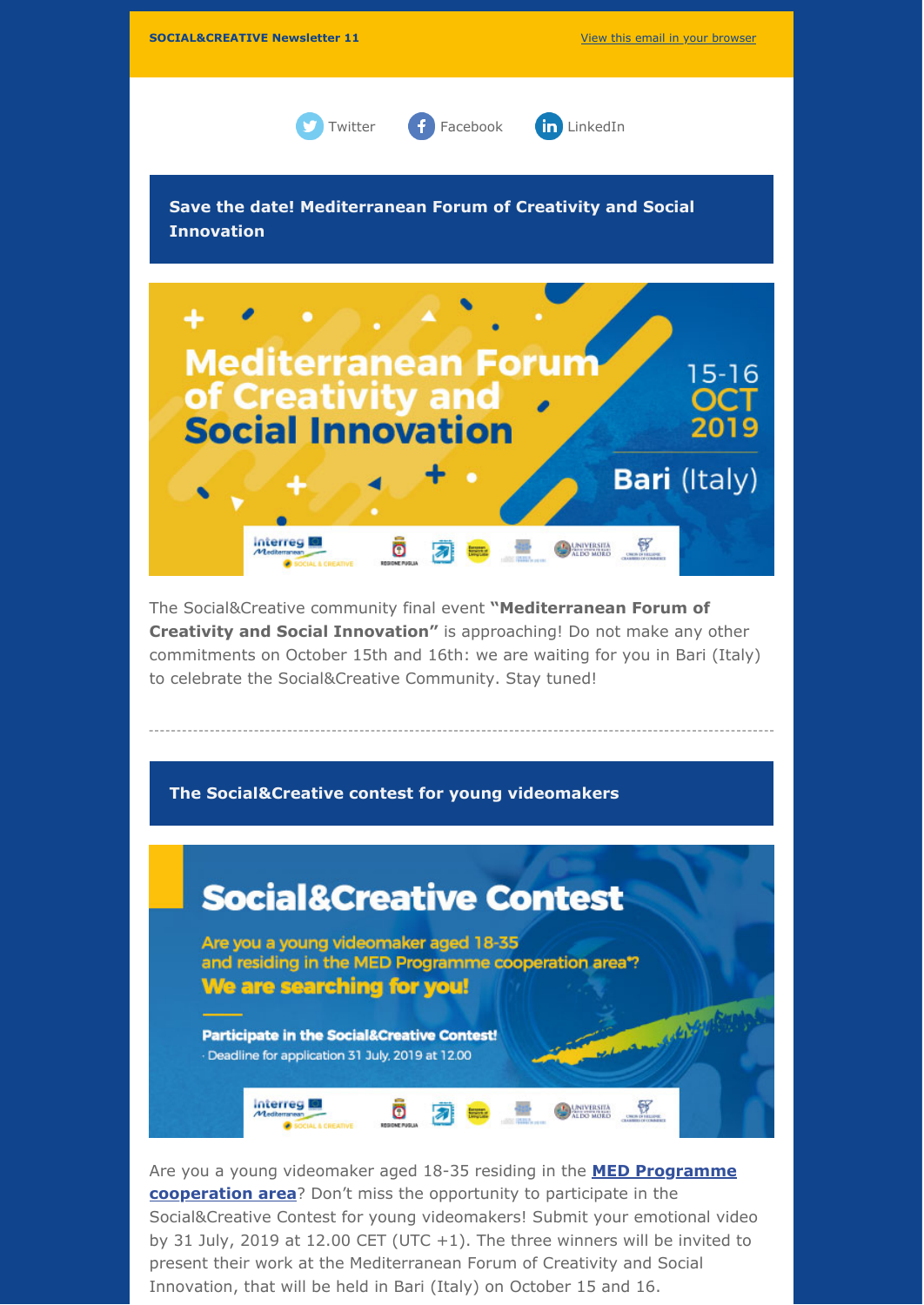# **Made in MED in the Balkans: the Social&Creative Community was there!**



The Social&Creative Community featured by TALIA project was one of the protagonists of the Made in MED in the Balkans, the capitalization day organized by the InterregMED Programme and focused on the IPA countries. Goran Rodic from PREDA, as partner of TALIA project and IPA country (Bosnia and Herzevogina), presented our Community, the main results we are achieving and illustrated the impact of our MPs and Community on the IPA territories.

### **More information**

**Discovering the cross correlation between the UNESCO Food and Intangible heritage and the Social&Creative vision** 



More than 60 participants attended TALIA International Seminar dedicated to Mediterranean Diet and Creative industries. The event took place in Međugorje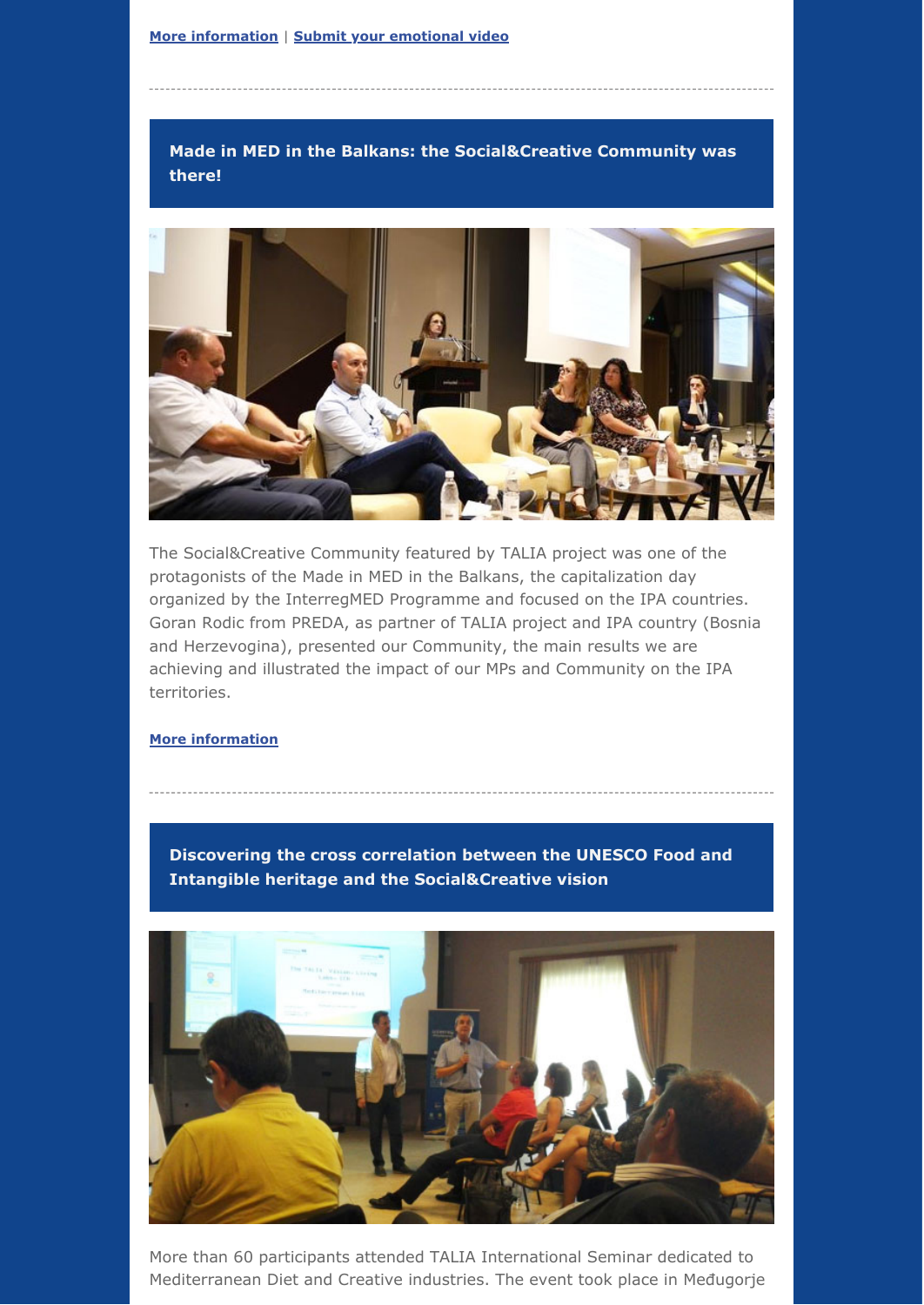(Bosnia and Herzegovina) and was organized by the MED Social&Creative Community featured by TALIA project in cooperation with the modular project MD.Net. 

#### **More information** | Look at the pictures of the International seminar in Međugorje

### **Study Visit to the Co-Create project**



On April 11 and 12, ENoLL – as partner of TALIA project – organized a study visit to the Co-Create project within the event "The Co-Create Ecosystem" in Milan (Italy) . ENoLL participated not only in a Study Visit observational mode, but also as an active participant, presenting the TALIA Vision and mapping Co-Create objectives and opportunities onto it. During the two days, both the formal presentations and informal interactions with project and workshop participants allowed to gain new insights related to the experience and lessons learned of the Co-Create project.

#### **More information**

### Learn more about the CreativeWear thanks to the new infographic

## **CREATIVEWEAR**

thing for the Mediterranean space

Define, boost and evaluate the interactions between the T&C industry<br>and the cultural and creative industries (CCIs) to produce changes in the<br>innovation performance of organisations<br>and the regional innovation system.

| Participant sectors |  |
|---------------------|--|
|                     |  |
|                     |  |

Top ranked roles of creativity on T&C innovation



CreativeWear is an Interroy MI,<br>O project (2017-2019) aimed at revisaining the crisis-ridden Testile and Cothing (TMC) industry the properties the<br>matching through the regional creative potentialisms through the interred<br> t trased and in<br>tion strategies.



The project is carried out through the implementation of regional plots to explore the effects of culture and creations lad involved in different sociolic<br>oncess contains and creations in the state of the state of the sta

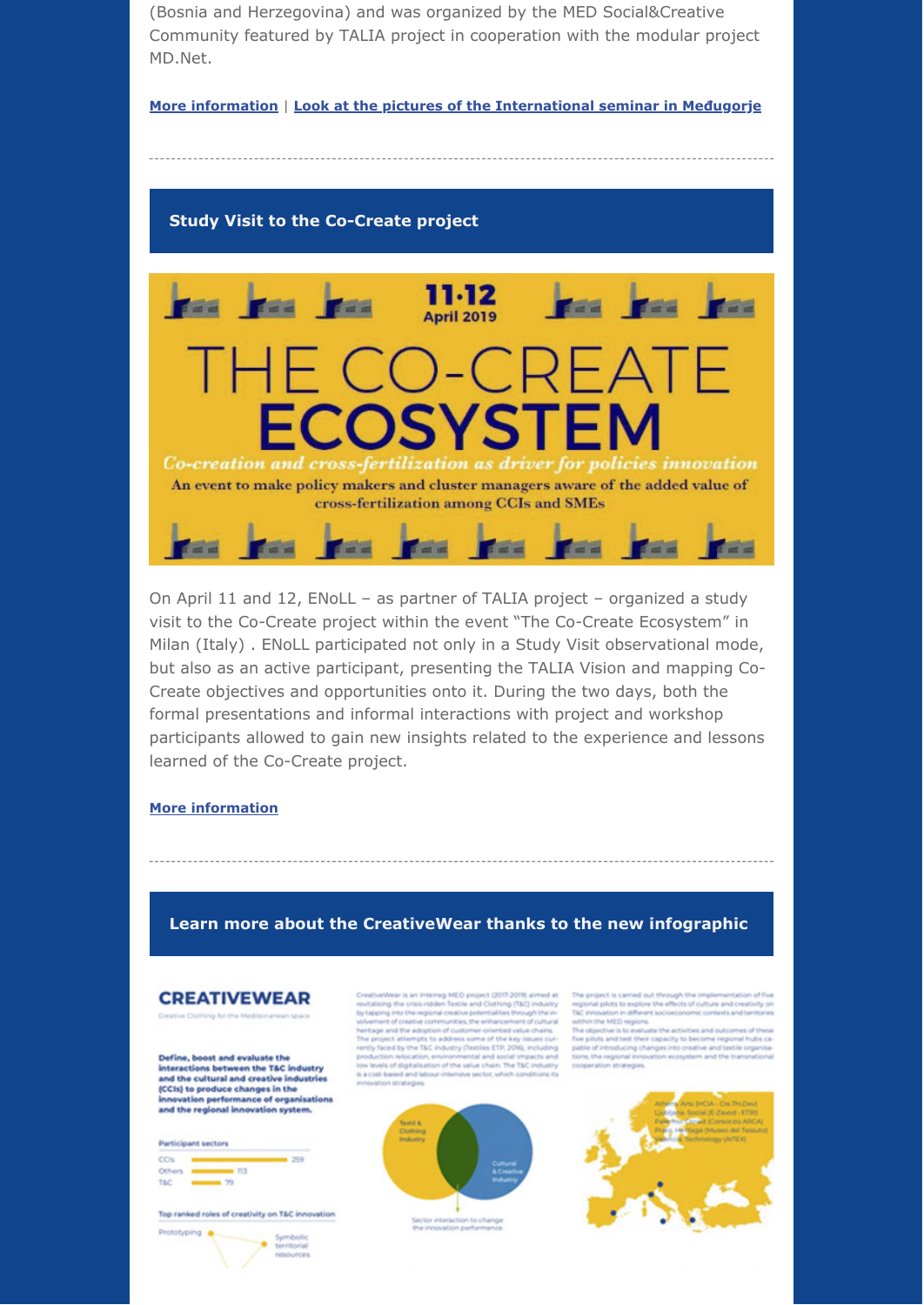An easy and very clear summary report with a smart visual graphic for a clearer and more detailed definition of what the Creativewear Project is, what the activities developed and the results obtained and to define the model that the project intends to represent as a key element of change in the dynamics of innovation. 

### **Download the infographic**

## **Odeon project: launch of the Veneto Data Hub**



On the occasion of the celebration of the centenary of Campionaria exhibition, Odeon project launched the Veneto Data Hub, an opportunity for businesses, citizens and public administrations. The data hub will support the exploitation of Open Data/Open Linked Data with reference to the sector of cultural, creative and tourism companies.

### **More information**

### **Chebec Webinar by Koen Snoeckx**



On July 4 at noon the Chebec project organizes a webinar by Koen Snoeckx.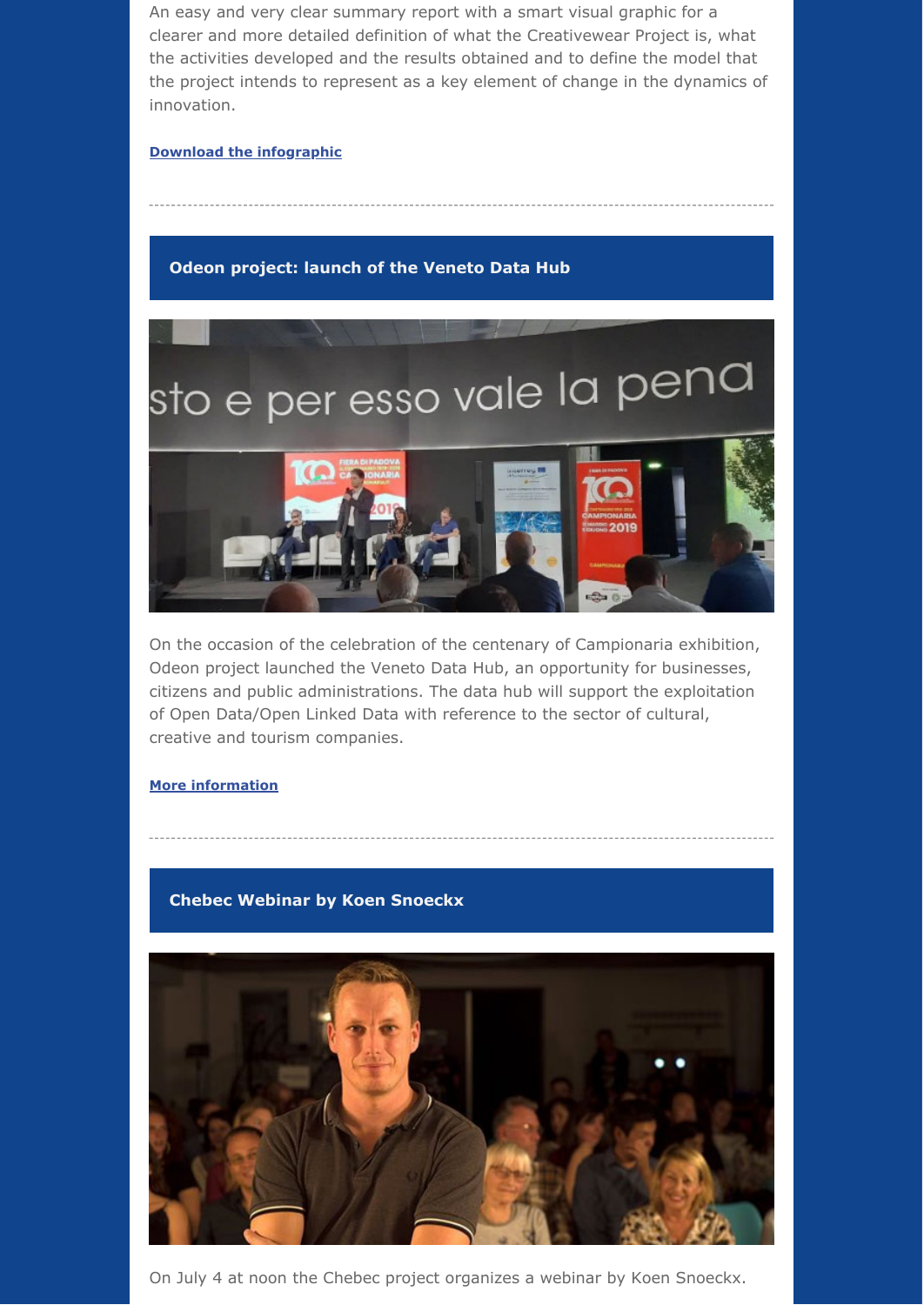The webinar intends to defend a practical approach to the development of creative community colliders. It will elaborate on how Cultural and Creative Industries could position themselves towards other sectors in order to create more mutual insight in where their value lies. A tool that could also be useful for policy makers to assess the strengths and gaps in their creative ecosystem.

**More information** | **Connect to the virtual room** 

For more information, please visit:

- **Discover the Social&Creative community**
- **Policy Briefing n.1 "SOCIAL AND CREATIVE INNOVATION IN THE MEDITERRANEAN"**
- **Policy Briefing n.2 "BUILDING TRANS-LOCAL INNOVATION ECOSYSTEMS"**
- **Policy Briefing n.3 "CASE STUDY: CO-WORKING"**
- **Policy Briefing n.4 "CREATIVE CLUSTERS"**
- **Policy Briefing n.5 "KNOWLEDGE CHAMPIONS FOR INCLUSIVE INNOVATION"**
- **Policy Briefing n. 6 "DATA DRIVEN INNOVATION: LEVERAGING THE CREATIVE AND SOCIAL DIMENSIONS"**
- **Policy Briefing n. 7 "SOCIAL CREATIVE INNOVATION: A GROWING COMMUNITY"**
- **Policy Briefing n. 8 "LIVING LABS AND COLLECTIVE CREATIVITY"**
- **Policy Briefing n. 9 "TOWARDS A MEDITERRANEAN VISION OF INNOVATION"**

**More info at Interreg Med-Social & Creative** 



Project co-financed by the European Regional Development Fund

Copyright (C) 2017 TALIA All rights reserved. **[Unsubscribe](https://guadalinfo.us14.list-manage.com/unsubscribe?u=7c0acc36fc6130b0cd2231719&id=ab07710453&e=[UNIQID]&c=8234635f24)** from this list or **Update your profile** | **Legal Notice** 

This email was sent to [<<Email Address>>](mailto:%3C%3CEmail%20Address%3E%3E)